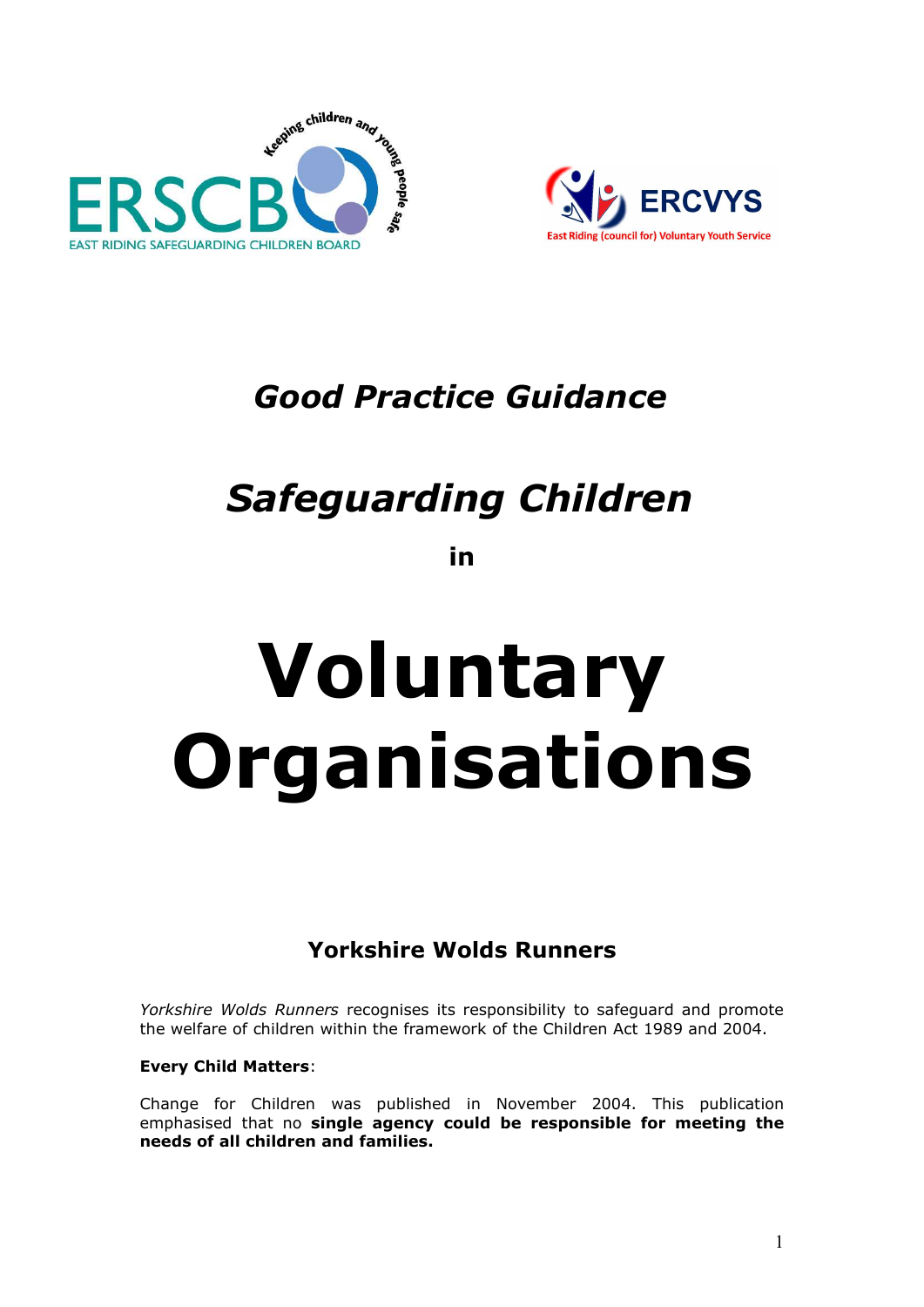The Change for Children Programme focussed on reducing inequalities, improving outcomes for all children and helping them to achieve:

- Be healthy: enjoying good physical and mental health and enjoying a healthy lifestyle
- Stay Safe: being protected from harm and abuse<br>• Enjoy and achieve: getting the most out of life
- **Enjoy and achieve:** getting the most out of life and developing the skills for adulthood
- Make a positive contribution: being involved with the community and society and not engaging in anti-social or offending behaviour
- Achieve economic well-being: not being prevented by economic disadvantage from achieving their full potential in life

It is difficult to acknowledge that abuse or harm could take place within your organisation but any group working with children is vulnerable. It is the responsibility of all of us to put the welfare of children and young people first, and to recognise behaviours that can put children at risk. Under the terms of the Children Act 2004, anyone up to the age of 18 is considered to be a child/young person.

All voluntary organisations need to have appropriate arrangements in place for safeguarding and promoting the welfare of children. These arrangements should include:

- Procedures for committee and others to report concerns they may have about the children they meet that are in line with the East Riding Safeguarding Children Board's procedures
- Appropriate codes of practice for coaches, particularly those working directly with children
- Recruitment procedures in accordance with Every Child Matters: Change for Children Programme. Working Together to Safeguard Children Guide to Inter Agency Working, and the East Riding Safeguarding Children Board (www.erscb.org.uk)
- Training and Supervision of coaches & committee/volunteers

We are aware that many children and young people are the victims of different kinds of abuse and that they can be subjected to social factors that can have an adverse impact upon their lives, such as domestic violence, parental substance misuse or neglect.

We aim to create a safe and fun environment within which children and young people can thrive in the security of clear guidance.

These guidelines are for the use of all committee, volunteers, visitors and the parents and carers of the children and young people we offer a service to and through them, we will endeavour to ensure that:

- Children and young people are listened to, valued and respected
- All paid staff and volunteers are subject to rigorous recruitment procedures and the Criminal Records Board (CRB) clearance
- All paid staff and volunteers are given appropriate child protection training, support and, where appropriate, supervision.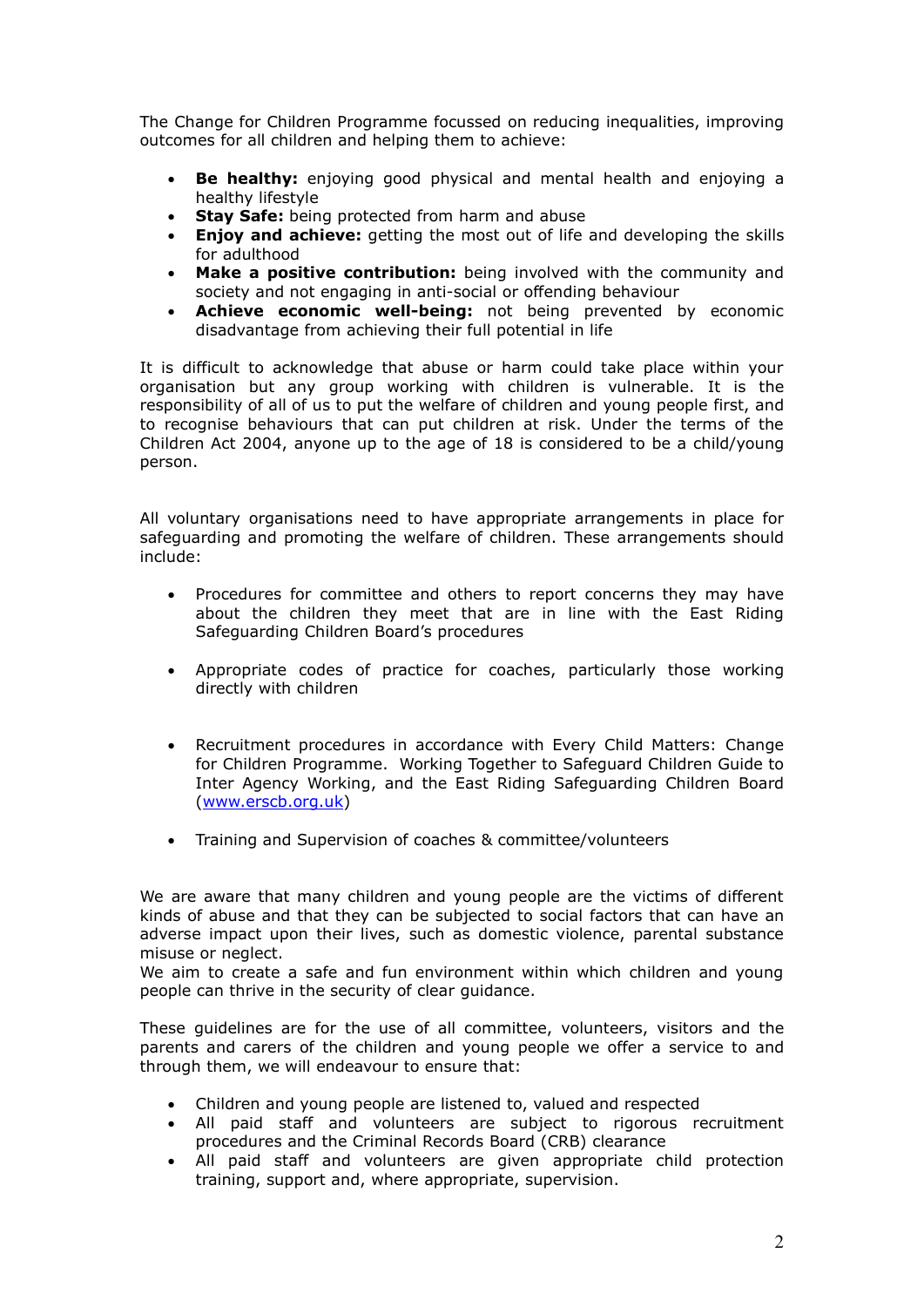The Guidelines are divided in to the following sections:

- 1. Understanding & Recognising Signs of Abuse<br>2. What to do with your concerns and how to r
- What to do with your concerns and how to respond to a child wanting to talk about abuse
- 3. Allegations made against staff
- 4. Safe Recruitment<br>5. Good Practice
- 5. Good Practice
- 6. Safe Behaviour Do's and Don'ts
- 7. Safeguarding children in the East Riding of Yorkshire
- 8. Contacts

All child protection concerns should be acted upon immediately. If you are concerned that a child is at risk of or actually suffering abuse, you should tell the designated child protection officer within your club, Yorkshire Wolds Runners.

#### Your Designated Officer is: Kathryn Hammond

#### Telephone Number: 07817 906897/01377 250157

If the designated officer is not available, you must speak to a member of the committee. In an emergency, or if you do not agree with the decision made by your child protection officer, you can make a referral directly yourself.

Referrals can be made by calling the Golden Number 01482 395500 If your concern is out of hours or at the weekend you can call the Emergency Duty Team (EDT) on 01377 241273.

#### 1. Understanding and Recognising Signs of Abuse

Abuse and neglect are forms of maltreatment of a child. Somebody may abuse or neglect a child by inflicting harm, or by failing to act to prevent harm. Children maybe abused in a family or in an institutional or community setting, by those known to them or, more rarely, by a stranger for example, via the internet. They may be abused by an adult or adults, or another child or children.

#### Physical Abuse

Physical abuse may involve hitting, shaking, throwing, poisoning, burning or scalding, drowning, suffocating, or otherwise causing physical harm to a child. Physical harm may also be caused when a parent or carer fabricates the symptoms of, or deliberately induces, illness in a child.

#### Emotional Abuse

Emotional abuse is the persistent emotional maltreatment of a child such as to cause severe and persistent adverse effects on the child's emotional development. It may involve conveying to children that they are worthless or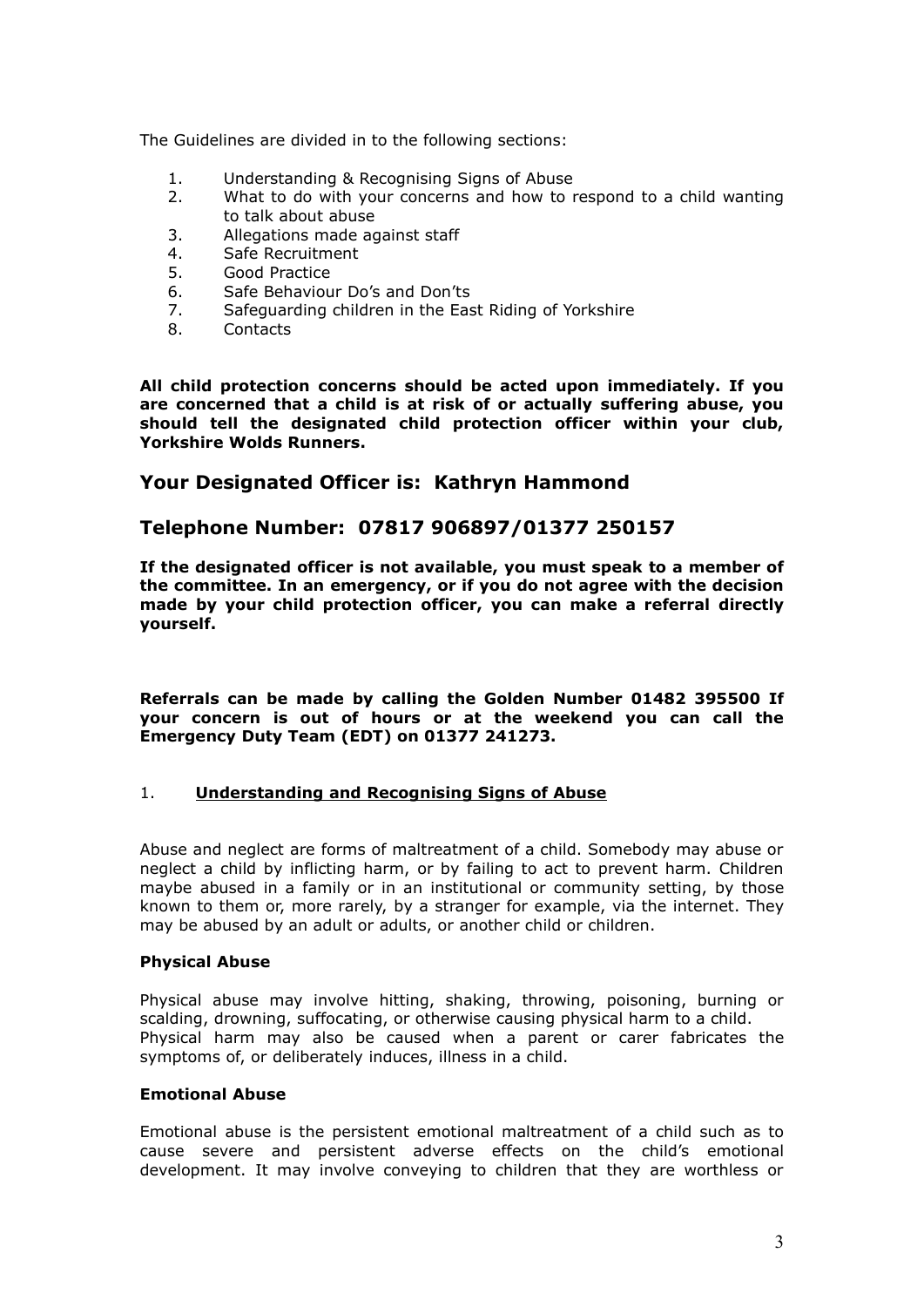unloved, inadequate, or valued only insofar as they meet the needs of another person. It may include not giving the child opportunities to express their views, deliberately silencing them or 'making fun' of what they say or how they communicate. It may feature age or developmentally inappropriate expectations being imposed on children. These may include interactions that are beyond the child's developmental capability, as well as overprotection and limitation of exploration and learning, or preventing the child participating in normal social interaction. It may involve seeing or hearing the ill-treatment of another. It may involve serious bullying (including cyberbullying), causing children frequently to feel frightened or in danger, or the exploitation or corruption of children. Some level of emotional abuse is involved in all types of maltreatment of a child, though it may occur alone.

#### Sexual Abuse

Sexual abuse involves forcing or enticing a child or young person to take part in sexual activities, not necessarily involving a high level of violence, whether or not the child is aware of what is happening. The activities may involve physical contact, including assault by penetration (for example, rape or oral sex) or nonpenetrative acts such as masturbation, kissing, rubbing and touching outside of clothing. They may also include non-contact activities, such as involving children in looking at, or in the production of, sexual images, watching sexual activities, encouraging children to behave in sexually inappropriate ways, or grooming a child in preparation for abuse (including via the internet). Sexual abuse is not solely perpetrated by adult males. Women can also commit acts of sexual abuse, as can other children.

#### Neglect

Neglect is the persistent failure to meet a child's basic physical and/or psychological needs, likely to result in the serious impairment of the child's health or development. Neglect may occur during pregnancy as a result of maternal substance abuse. Once a child is born, neglect may involve a parent or carer failing to:

- provide adequate food, clothing and shelter (including exclusion from home or abandonment);
- protect a child from physical and emotional harm or danger;
- ensure adequate supervision (including the use of inadequate caregivers); or
- ensure access to appropriate medical care or treatment.

It may also include neglect of, or unresponsiveness to, a child's basic emotional needs.

#### 2. What to do with your concerns and how to respond to a child wanting to talk about abuse

In the event that a child or young person makes an allegation or disclosure of abuse about an adult or another child or young person it is important that you:

Listen to them and/or closely observe their presentation and behaviour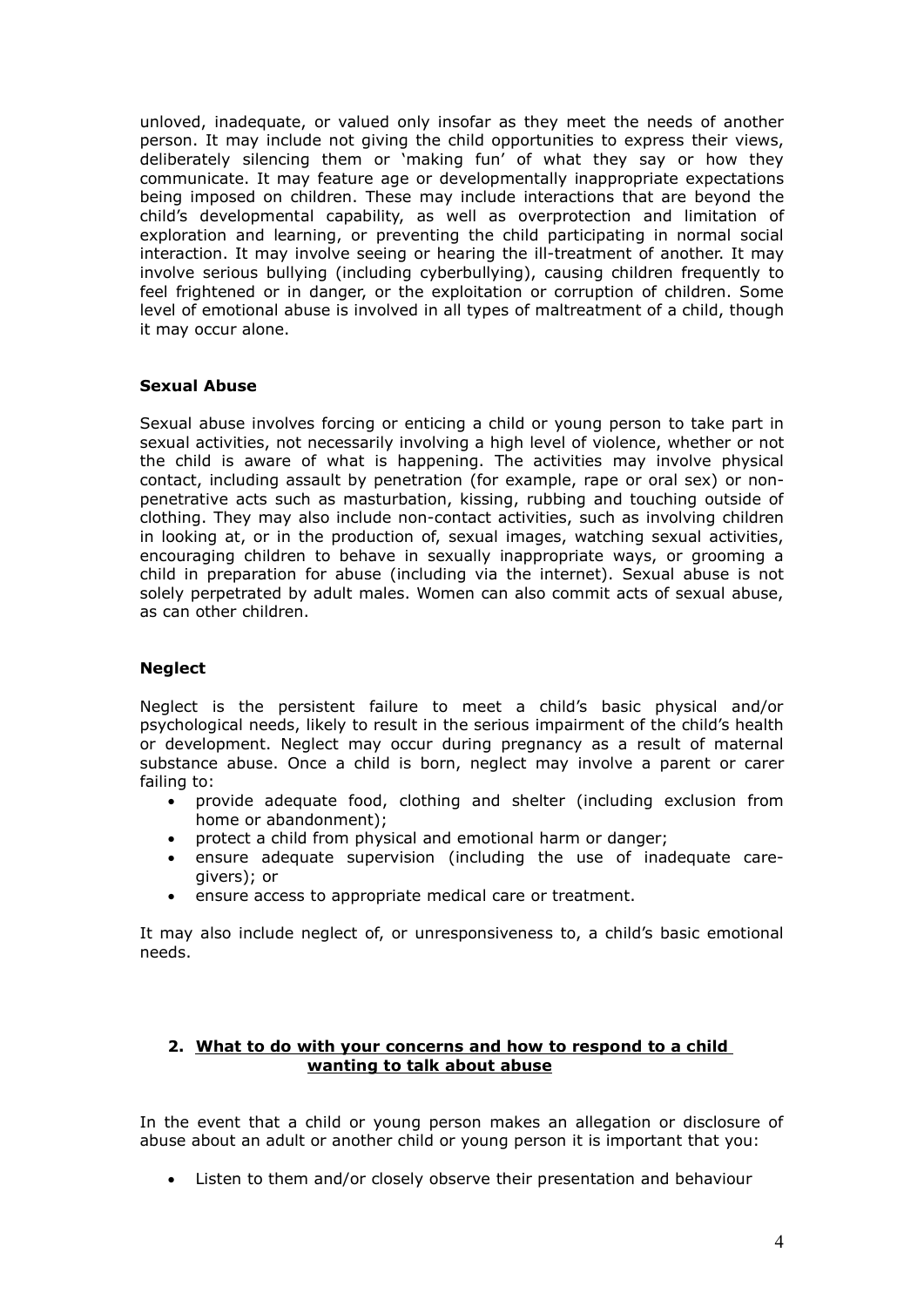- Do not try to question the child in detail. If a child tells you someone has hurt them, listen carefully and explain that you will have to tell someone else who will help them to stop this happening. Tell them that you believe them.
- Make a note of what is said as soon as possible, remembering the exact words used if you can. Do not make judgements, rather evidence based recordings. Sign and date your notes.
- Inform your designated Child Protection Officer as soon as possible
- Where possible it is good practice to inform the parent/carer of the disclosure and referral, however, **do not inform the person named as** the abuser if you feel this might place the child at risk of further harm.
- Do not discuss concerns/allegations/disclosures with other people. The child/young person and family have a right to confidentiality with only people who 'need to know' sharing the information.

Sometimes you may just feel concerned about a child but do not know whether to share your concerns or not. In this situation you should always raise your concerns with your designated child protection officer, who will help you decide what to do.

#### It is not however the responsibility of the Child Protection Co-ordinator or other staff to investigate suspected abuse.

The responsibility for investigating allegations of abuse, whether they result from the disclosure of a child or young person or the concerns of an adult, lies with Children's Social Care social workers and police officers from the Family Protection Unit. It is normally the responsibility of your designated child protection coordinator to make a referral to these agencies but if you judge the situation to be urgent and/or you require immediate advice you can report your concerns directly.

Either the Children's Social Care worker or the Family Protection Unit officer will advise you if or when to inform the child's parents or carers about any concerns. If they decide to pursue a child protection investigation you should;

- Work closely and collaboratively with all professionals involved in the investigation, in order to keep the child safe;
- Attend a child protection conference, if you are invited, where you will be asked to provide information about your involvement with the child. This is one of the reasons why it is important to keep dated records of your concerns;
- Attend any subsequent child protection conferences.

You can find out more detail about the identification of abuse and what to do about it from your local Safeguarding Children Board website, www.erscb.org.uk

#### 3. Allegations made against coaches/volunteers

All organisations that work or come in to contact with children and young people need to be aware of the possibility that allegations may be made against members of their coaches or volunteers. Allegations will usually be that some kind of abuse has taken place. They may be made by a child, young person or another concerned adult. Allegations may be made for a variety of reasons, some of them being that: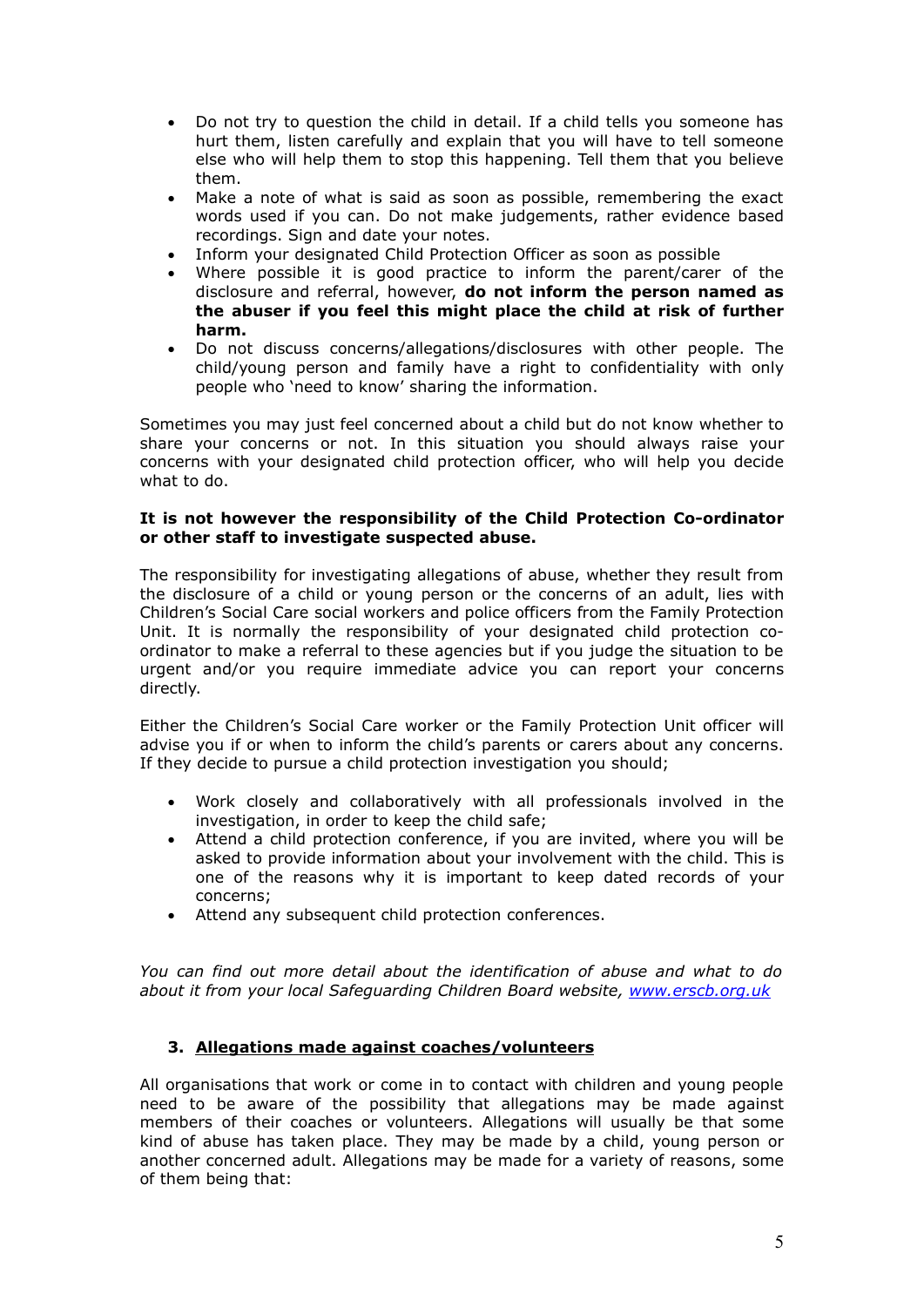- Abuse has actually taken place
- Something happens to a child that reminds them of an event that happened in the past – the child is unable to recognise that the people and situation are different
- Your language or actions are misinterpreted by a child or young person because they are reminded of someone else
- Some children know how powerful an allegation can be and, if they are angry or upset with you, have made the allegation as a way of hitting out
- An allegation can be a way of seeking attention.

It may be difficult to accept that abuse could occur in your organisation or that the person being named could be responsible but all allegations should be brought to the attention of the child protection coordinator immediately. In cases where the allegation is against the co-ordinator the complaint should be taken to a more senior member of the organisation or you should take the following action yourself:

- Make sure that the child or young person is safe and away from the person alleged to have abused them
- Contact Children's Social Care Services as explained above
- Contact the parents/carers of the child if advised to do so by the social worker or police officer in charge of the investigation
- Irrespective of any investigation by Children's Social Care Services or the police, you should follow the appropriate disciplinary procedures. Common practice is for the alleged abuser to be suspended from attending the organisation or workplace until the outcome of any investigation is known;
- Consider whether the alleged abuser has access to children anywhere else and whether those organisations or groups need to be informed;
- Act upon the decisions made in any strategy decision

All incidents should be investigated internally, after any external investigation has finished, to review practice and put in place any additional measures to prevent a similar thing happening again.

It is important that you also develop support systems for the person who faces an allegation. If your organisation has a management committee it could be that a member is nominated to fulfil this role. As well as providing immediate support advice could be given on accessing appropriate outside help such as counselling or legal services.

It is good practice for organisations to develop and encourage an environment where people feel safe to express their concerns about the practice of others. If a staff member, volunteer or participant has concerns they should not be victimised in any way for expressing them.

#### 4. Good Practice

All Voluntary Organisations **should:** 

- Have a written Child Protection Policy showing commitments
- Identify a designated Child Protection Officer/Co-coordinator who must undergo child protection training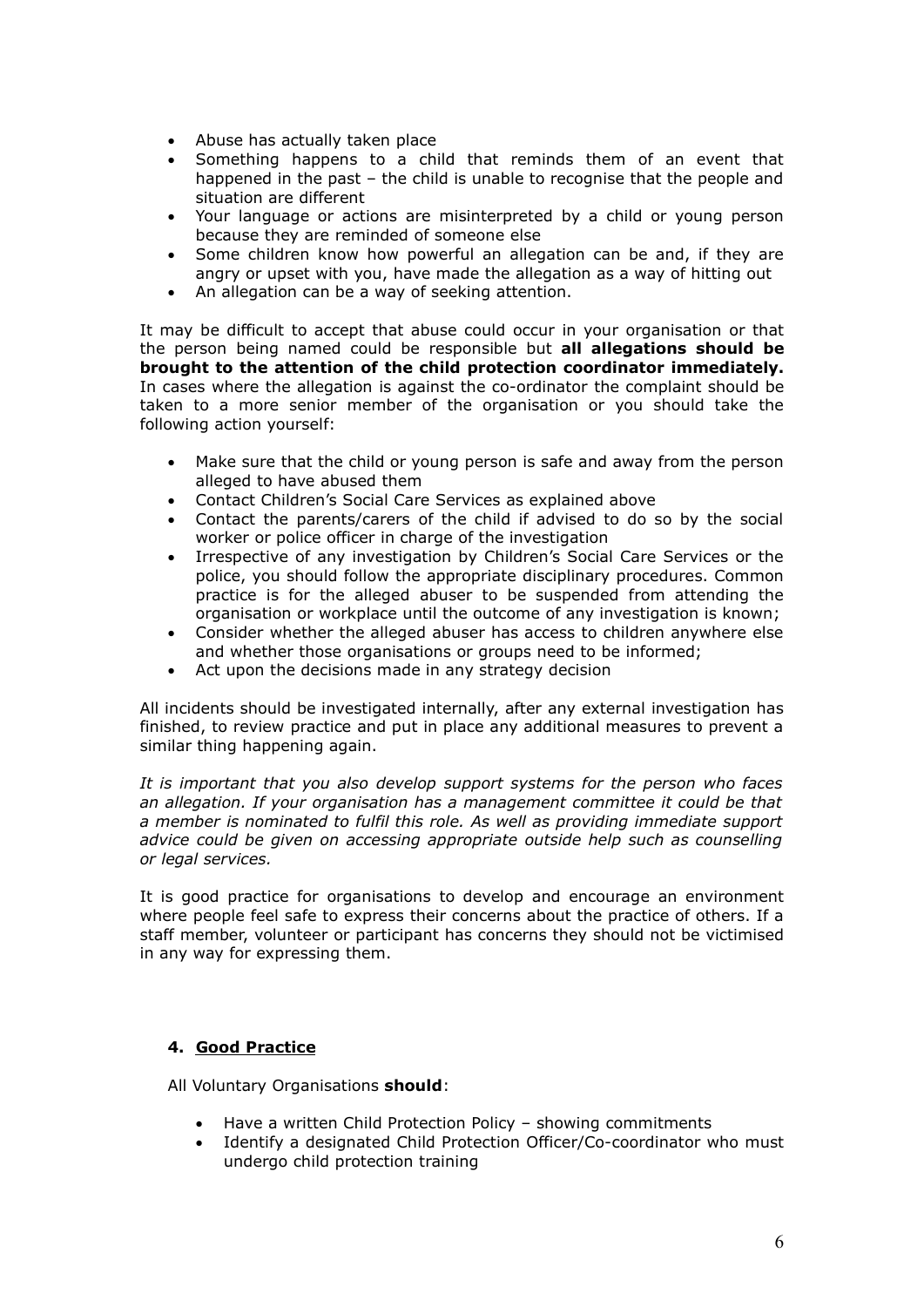- Display the name and contact details of the Child Protection Coordinator in a place accessible to all, including children, young people, parents & carers, so that they are aware of who to talk to if there are any concerns;
- Ensure that all coaches working with children should attend basic child protection training and should have regular supervision from a more experienced staff member;
- Observe Health and Safety Regulations through risk assessments and written, safe working practices;
- Train someone in First Aid and have a fully stocked First Aid box
- Have an accident/incident reporting procedure
- Have an attendance register for every coach if there are classes being run
- Encourage Management Committee members to visit classes unannounced
- Make sure everyone involved in the organisation actively promotes a culture of openness, where everyone (including children and young people) feels free to share their views and concerns
- Deal with any allegation about a child or adult in a confidential manner and only share the information with those who need to know
- Not allow any coach/volunteer to be left alone with a child/children where they cannot be observed by others
- Not, under any circumstances, allow visitors to wander around the premises unaccompanied when there are children and young people present
- Endeavour, where possible, that there should always be at least two coaches/volunteers with a group of children – It is vital that the ratio of child to adult is adequate to ensure safety. For children under 8 no more that 1:8 and under 5 no more than 1:6
- Be alert to strangers frequently waiting outside a venue with no apparent purpose. Children should not be collected by anybody other than their parents unless prior notification has already been received
- Inform staff and volunteers that if a child has not been collected after a session it is reasonable to wait for at least half an hour. If the parent or carer has still not arrived and cannot be contacted they should contact the nearest duty team or the police and request advice and assistance
- Talk to young people and encourage their involvement and participation
- Any volunteers/coaches will have a current DBS enhanced check and will be under direct supervision of the Lead Coach.
- All coaches/volunteers will abide by the Club's Code of Conduct to promote the Club's aims & objectives.

In the event that a room or rooms within the organisation are let out to other organisations, the letting organisation must work to approved child protection procedures and must agree to read and abide by these guidelines.

#### 5. Safe Behaviour Do's and Don'ts

#### DO

- Treat everyone with respect
- Provide an example you want others to follow
- Encourage children, young people and adults to feel comfortable and caring enough to point out attitudes or behaviour they don't like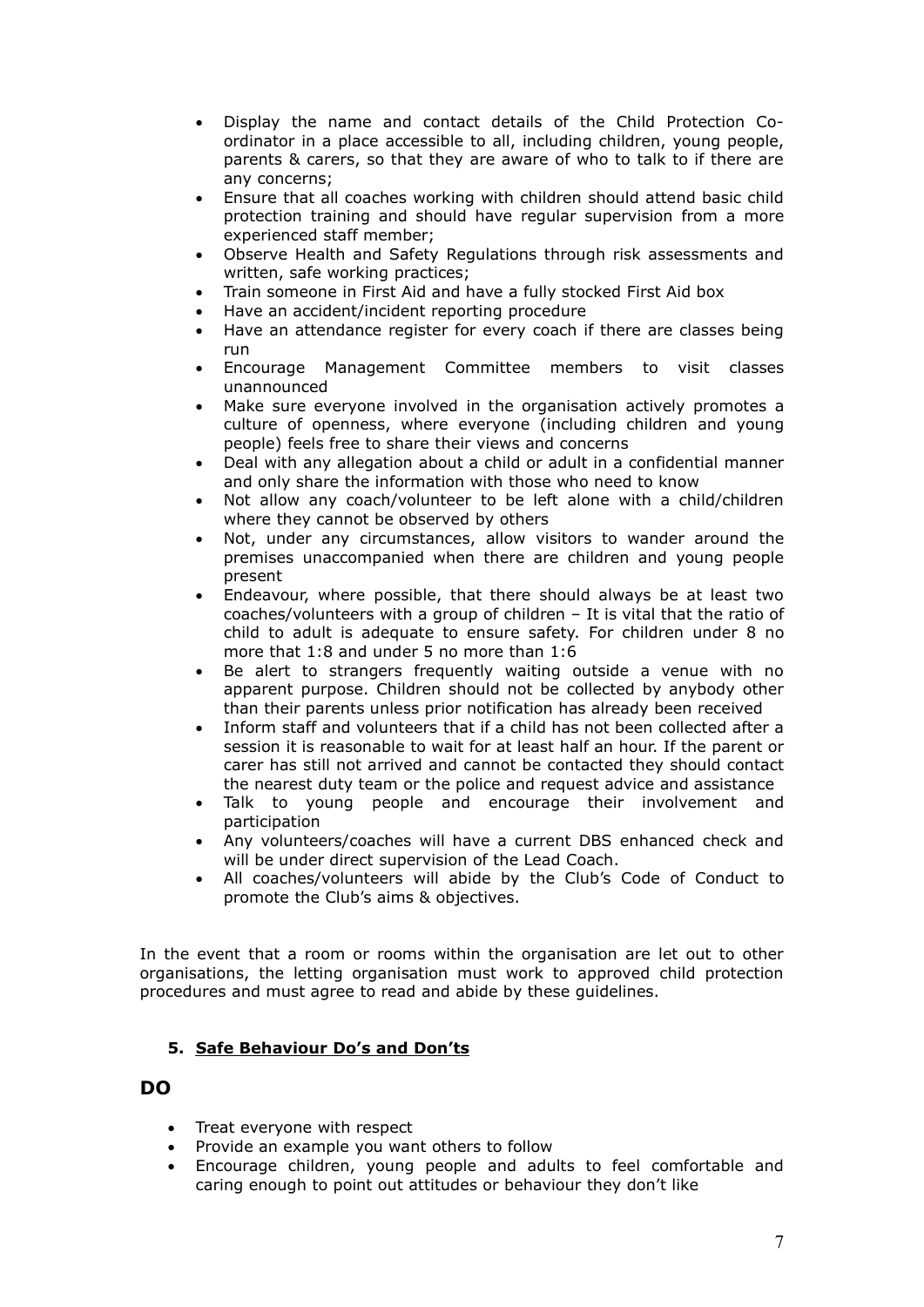- Remember that someone else might misinterpret your actions, no matter how well intentioned
- Avoid situations that compromise your relationship with children and young people and are unacceptable within a relationship of trust
- Respect a child or young person's right to personal privacy, protection and safe environment
- Provide access and space for children and young people to talk about concerns they may have
- Listen to children and young people

#### DON'T

- Permit abusive peer activities (for example, ridiculing, bullying, name calling)
- Have any inappropriate physical contact with children or young people
- Show favouritism to any individual
- Rely on your good name to protect you
- Let suspicion, disclosure or allegations of abuse, go unrecorded or unreported
- Jump to conclusions without checking facts
- Believe 'it could never happen here'
- Believe 'it could never happen to me'

#### 6. Safeguarding Children

The local East Riding Safeguarding Children Board (ERSCB) is responsible for coordinating the arrangements made by statutory and voluntary local organisations to safeguard and promote the welfare of children. The East Riding Council for Voluntary Youth Services (ERCVYS) represents the interests of community groups and the voluntary sector on the ERSCB. ERCVYS can be contacted via the East Riding Voluntary Action services (ERVAS) on www.ervas.org.uk. The ERSCB will also approach individual organisations as and when their advice and experience in particular areas could be valuable to the production of guidance and information to the public. ERCVYS is available to support all voluntary organisations in safeguarding children and developing policies as well as health & safety and Criminal records Bureau (CRB) checks.

The ERSCB coordinates free inter-agency and online training programmes on child protection related topics. The diary and booking forms for these courses can be accessed via www.erscb.org.uk. It is recommended that all designated child protection coordinators, senior officials and those working or volunteering directly with children and/or young people attend one or more of these courses. This will enable you to gain the knowledge necessary and increase your confidence to be able to offer advice and consultancy within your organisation.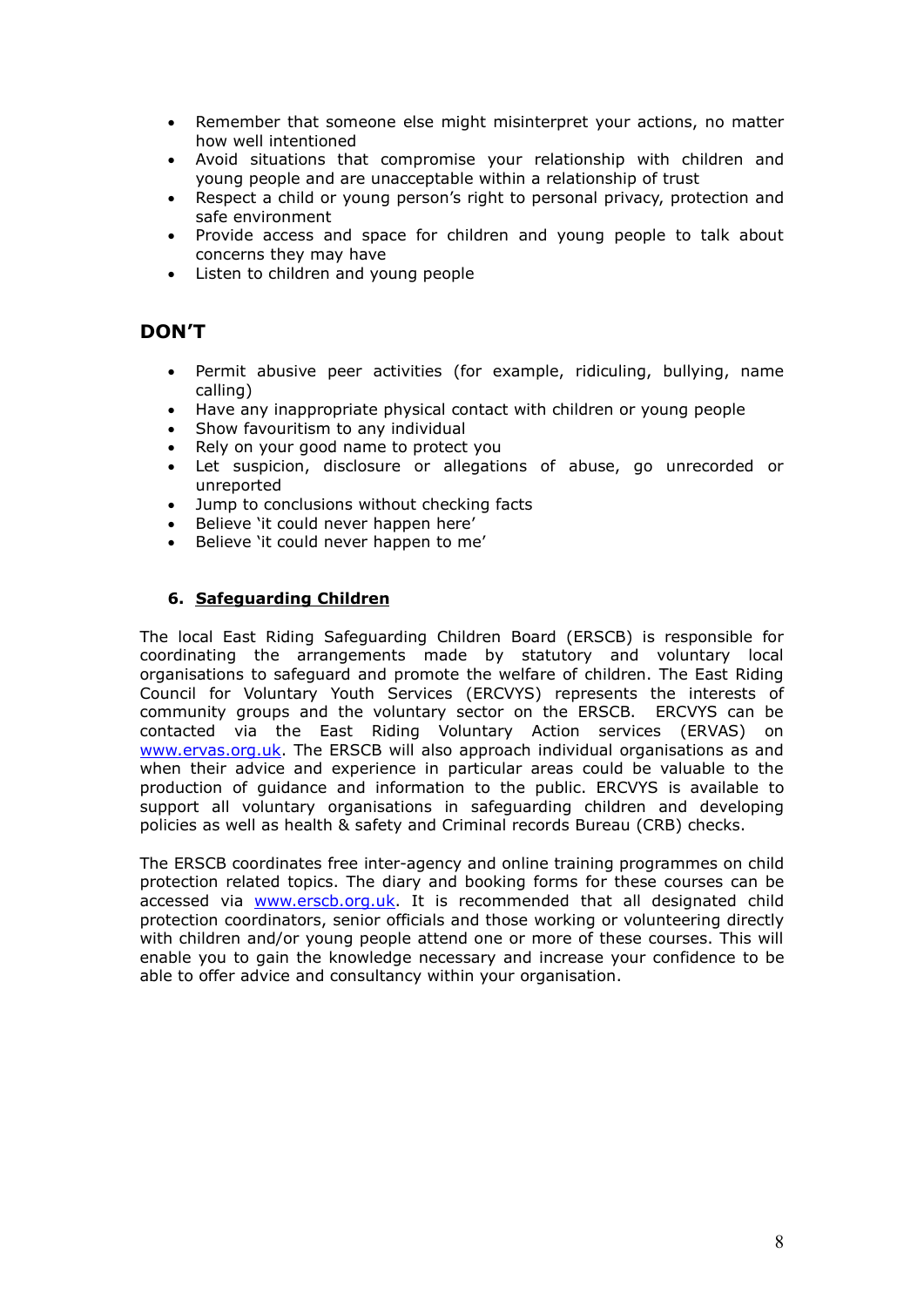## THE GOLDEN NUMBER FOR REFERRING CHILD PROTECTION CONCERNS 01428 395500

#### EARLY HELP AND ADVICE TEAM (EHaAT)

(01482) 393339 For advice on information sharing, the Common Assessment Framework (CAF), Team Around the Family (TAF) meetings and Lead Professional

#### CHILDREN'S SOCIAL CARE

For children living in the East Riding, referrals should not be made direct to Children's Social Care, but by phone call, fax or email to the Customer Service Network, Monday to Friday 8am – 6pm. Urgent matters out of hours are dealt with by the Emergency Duty Team (EDT).

Customer Service Network: (Golden number) (01482) 395500 EMERGENCY DUTY TEAM (01377) 241273

Fax: 01482 395530 E-mail : childrens.socialcare@eastriding.gcsx.gov.uk

#### HUMBERSIDE POLICE

Public Protection Unit: 01430 808403

The Old Police House, Market Weighton

In an emergency dial 999 or out of usual office hours contact local police station

#### EAST RIDING SAFEGUARDING CHILDREN BOARD

(01482) 396999

Safeguarding Advice Line (01482) 396999

The safeguarding advice line **WILL NOT** take referrals but will advise practitioners on:

- Advice regarding complex child protection issues
- Advice regarding allegations made against people who work with children
- Making an enquiry to ascertain if a child is subject to a child protection plan
- Whether a Child Protection Conference should be convened
- Where the criteria for a Child Protection Conference has not been met a Child in Need Meeting should be convened

| East Riding Safeguarding Children Board Training | 01482 396994 |
|--------------------------------------------------|--------------|
| Local Authority Designated Officer (LADO)        | 01482 396999 |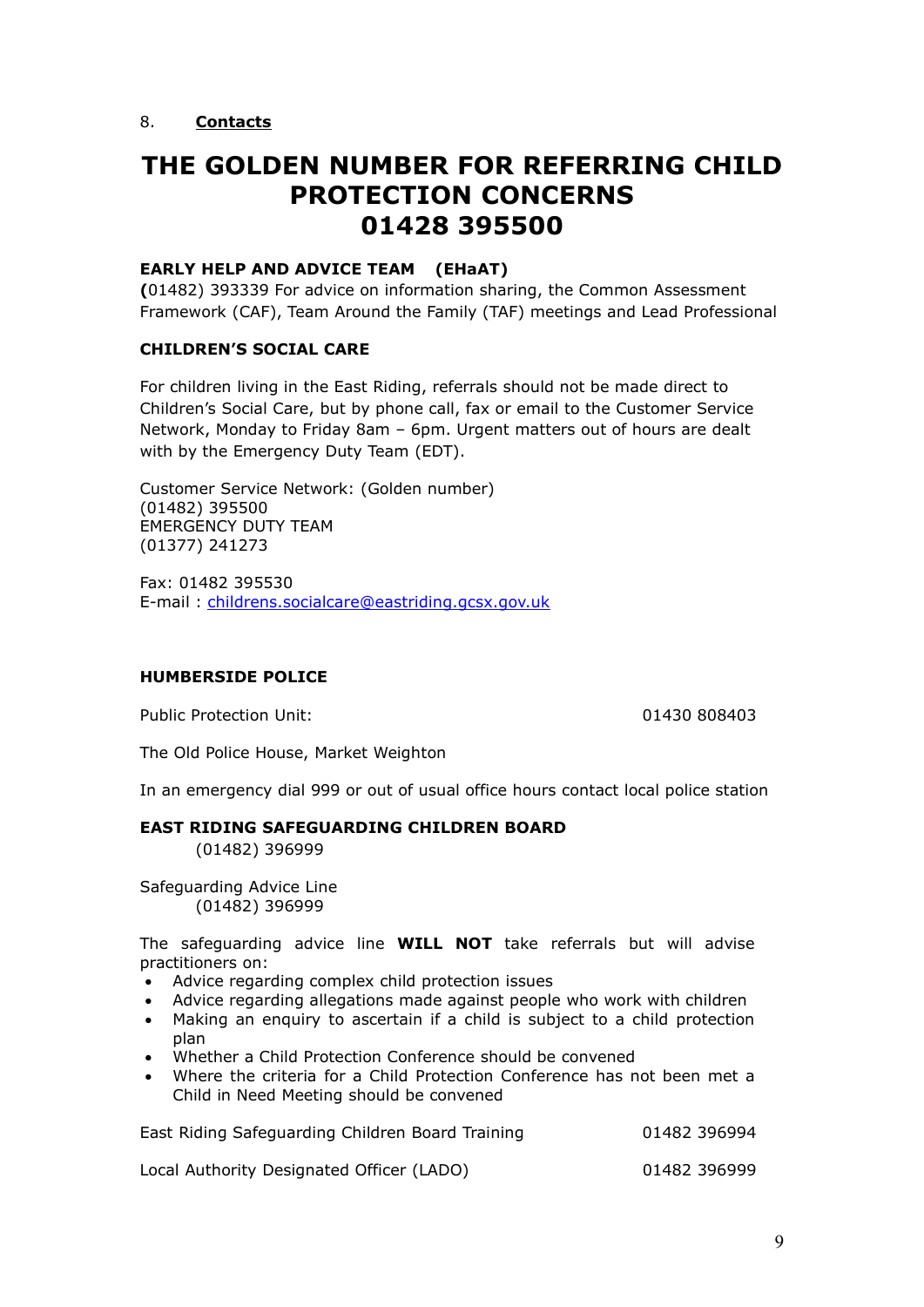Allegations against professionals

East Riding Council for Voluntary Youth Service (ERCVYS) 01482 871077 www.ervas.org.uk

| FISH (Family Information Service Hub)<br>www.fish.eastriding.gov.uk | 01482 396469  |
|---------------------------------------------------------------------|---------------|
| NSPCC Helpline                                                      | 0808 800 5000 |

#### IMPLEMENTATION CHECKLIST

These child protection procedures will only be effective if all of the committee and volunteers in your organisation understand and own them:

- Identify two designated Child Protection Officers (CPO) for your organisation
- Add CPOs name and contact details to this procedure
- Ensure CPOs attend training on child protection and update that training regularly
- Ensure CPOs name and contact details are posted where they can be seen by children, young people, their parents or carers
- Ensure all staff and volunteers have a copy of the procedures
- Ensure all staff and volunteers know what to do if they have concerns about a child or young person
- Ensure all existing staff and volunteers who have contact with children have an up to date enhanced CRB check
- Ensure that all new staff and volunteers who have contact with children have enhanced CRB disclosures before they start work
- Ensure that the premises used for your organisation/activity conform to health and safety guidelines
- Ensure that any letting arrangements are bound by contracts that include an agreement to adhere to the host organisation's child protection procedures
- Have an accident/incident reporting procedure
- Have an accident/incident reporting book
- Have trained First Aid personnel
- Have a current First Aid kit